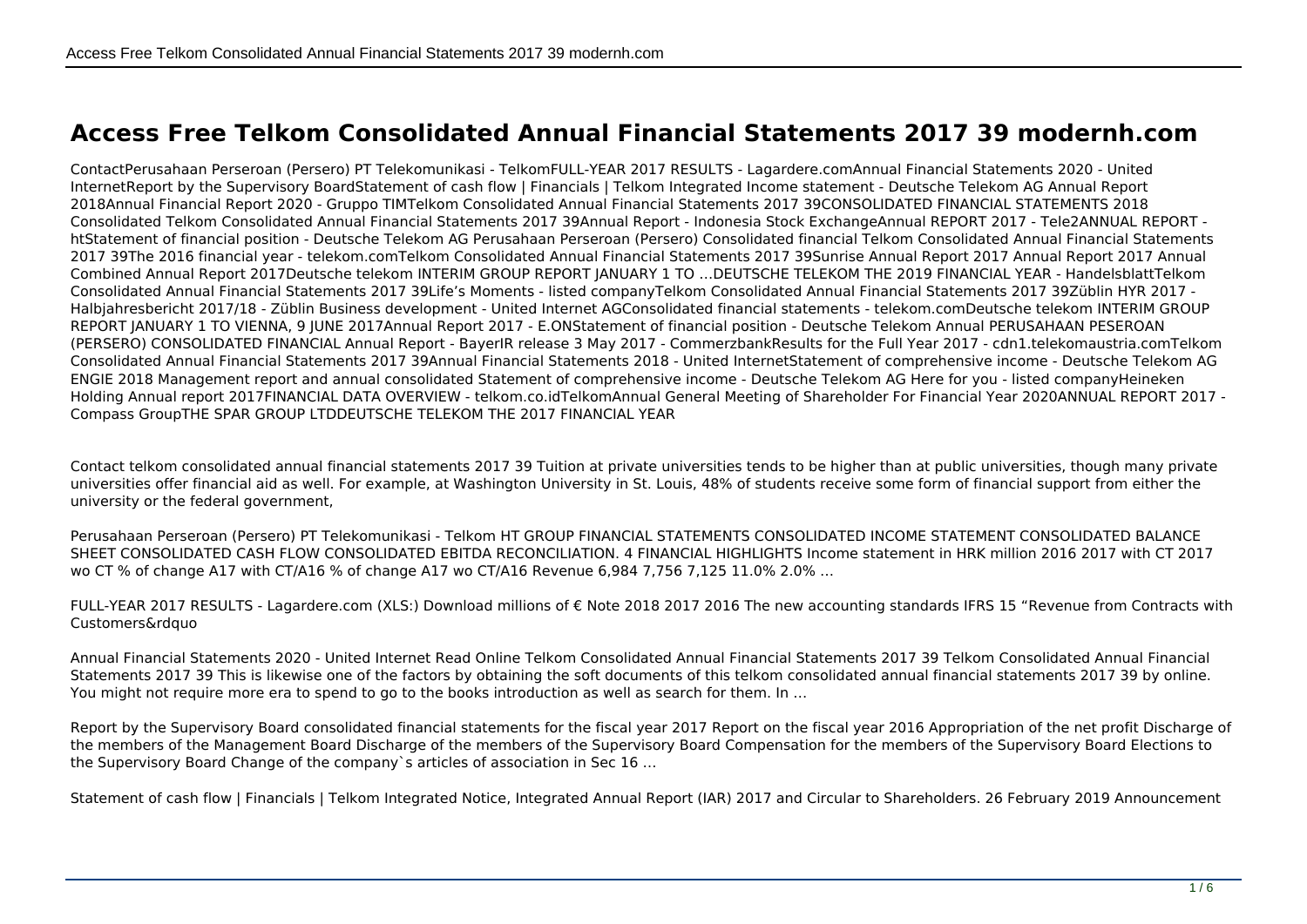of the audited consolidated results and declaration of interim single‑tier dividend of 2.0 sen per share for the financial year ended 31 December 2018. 18 March 2019 Date of entitlement of the interim single-tier dividend of 2.0 sen per share for the financial year ended ...

Income statement - Deutsche Telekom AG Annual Report 2018 Annual Report 2017. E.ON Group Financial Highlights1 € in millions 2017 2016 +/- % Sales 37,965 38,173 -1 Adjusted EBITDA2 4,955 4,939 – – Regulated business 2,742 2,541 +8 – Quasi-regulated and long-term contracted business 828 842 -2 – Merchant business 1,385 1,556 -11 Adjusted EBIT2 3,074 3,112 -1 – Regulated business 1,677 1,482 +13 – Quasi-regulated and …

Annual Financial Report 2020 - Gruppo TIM FINANCIAL STATEMENTS 2017 22 Heineken Holding N.V. balance sheet 23 Heineken Holding N.V. income statement 24 Notes to the balance sheet as at 31 December 2017 and the income statement for 2017 of Heineken Holding N.V. 28 Consolidated income statement 29 Consolidated statement of comprehensive income 30 Consolidated statement of financial …

Telkom Consolidated Annual Financial Statements 2017 39 Notes to the consolidated financial statements.. 142 . TIM S.P.A. SEPARATE FINANIAL STATEMENTS.. 298 ontents.. 299 Statements of Financial Position .. 300 Separate Income Statements .. 302 Statements of omprehensive Income .. 303 Statements of hanges in Equity .. 304 Statements of ash Flows.. 305 Notes to the Separate Financial Statements of TIM …

CONSOLIDATED FINANCIAL STATEMENTS 2018 Consolidated Consolidated Statement of Financial Position (in billions of Rupiah) Years ended on December 31, 2018 2017 2016 2015 2014 Assets 206,196 198,484 179,611 166,173 141,822 Liabilities 88,893 86,354 74,067 72,745 55,830 Equity attributable to owner of the parent company 98,910 92,713 84,384 75,136 67,721

Telkom Consolidated Annual Financial Statements 2017 39 The Annual Financial Statements of Telekom Austria AG and the Consolidated Financial Statements for the year ending 31 December 2017 were issued with unqualified audit opin- ions by Ernst & Young Wirtschaftsprüfungs-GmbH. The Man- agement Report and the Group Management Report are con-sistent with the Annual Financial Statements and the Consol …

Annual Report - Indonesia Stock Exchange Deutsche Telekom. The 2017 financial year. 2 SELECTED FINANCIAL DATA OF THE GROUP billions of € Change compared to prior year (%) 2017 2016 2015 2014 2013 2012 2011 2010 REVENUE AND EARNINGS Net revenue 2.5 74.9 73.1 69.2 62.7 60.1 58.2 58.7 62.4 Of which: domestic % (0.9) 32.8 33.7 36.2 39.9 42.2 44.3 44.9 43.7 Of which: international % 0.9 67.2 …

Annual REPORT 2017 - Tele2 Financial statements . Main menu. Balance sheet ; Net income ; Cash flow

ANNUAL REPORT - ht 26 Statements of Financial Position 27 Consolidated Statement of Changes in Equity 31 Company Statement of Changes in Equity 33 Statements of Cash Flows 34 Notes to the Financial Statements 136 Statement by Directors 136 Statutory Declaration 137 Independent Auditors' Report 142 Shareholding Statistics 146 Net Book Value of Land & Buildings 147 Usage of …

Statement of financial position - Deutsche Telekom AG annual financial report, which includes the audited single and consolidated financial statement as well as the management reports will be released as required by 30 April 2018. 4 Results for the Full Year 2017 Full year and fourth quarter results Vienna, 13 February 2018 – Today, the A1 Telekom Austria Group (VSE: TKA, OTC US: TKAGY) announces its results for the fourth …

Perusahaan Perseroan (Persero) Consolidated financial Bayer Annual Report 2020 Contents 5 of Financial Position 27.1 5.1 Responsibility Statement 10.2 21. Equity 207 22. Provisions for pensions and ...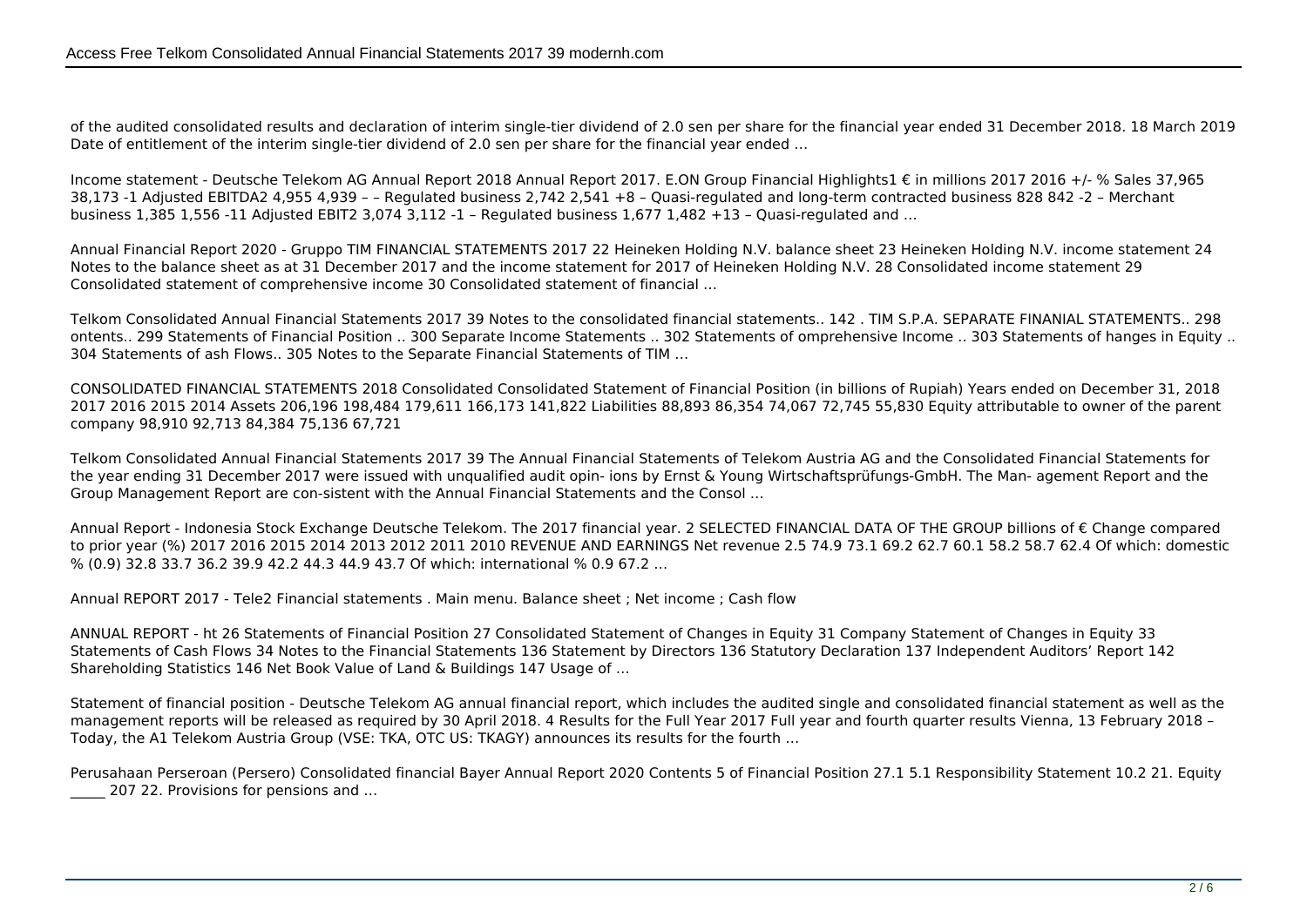Telkom Consolidated Annual Financial Statements 2017 39 CONSOLIDATED ANNUAL FINANCIAL STATEMENTS ACC. TO IFRS. 30 MANAGEMENT REPORT 1. GROUP AND COMPANY PROFILE 4 1.1 Business model 4 1.2 Strategy 13 1.3 Control systems 14 1.4 Main focus areas for products and innovations 15 2. ECONOMIC REPORT 18 2.1 General economic and sector conditions 18 2.2 Business development 27 2.3 Position of the Group 46 …

The 2016 financial year - telekom.com A1 TELEKOM AUSTRIA GROUP — COMBINED ANNUAL REPORT 2017 2. A1 Telekom Austria Group Mobile communications customers by segments in '000 / as of 31 December 2017 2016 Austria Slovenia Croatia Republic of Serbia Republic of Macedonia Bulgaria Belarus 5,438.7 5,335.2 4,108.1 3,977.1 1,720.0 1,772.7 4,944.9 4,864.2 714.3 703.3 2,145.3 2,182.8 1,103.6 …

Telkom Consolidated Annual Financial Statements 2017 39 These consolidated financial statements are originally issued in the Indonesian language. The accompanying notes form an integral part of these consolidated financial statements. 1 PERUSAHAAN PERSEROAN (PERSERO) PT TELEKOMUNIKASI INDONESIA Tbk. AND ITS SUBSIDIARIES CONSOLIDATED STATEMENT OF FINANCIAL POSITION As of Desember 31, 2019

Sunrise Annual Report 2017 Annual Report 2017 Annual 120 Notes to the consolidated financial statements 175 Parent Company financial statements 177 Parent Company accounting policies 2 Compass Group PLC Annual Report 2017. WOMEN IN GLOBAL LEADERSHIP TEAM BUSINESS BENCHMARK ON FARM ANIMAL WELFARE STATUTORY REVENUE £22,568m STATUTORY BASIC EARNINGS PER SHARE 71.3p CARBON …

Combined Annual Report 2017 The key parameters used by Deutsche Telekom are defined in the section "Management of the Group" of the 2016 Annual Report, page 31 et seq. The figures shown in this report were rounded in accordance with standard business rounding principles. As a result, the total indicated may not be equal to the precise sum of the individual figures. 3 eutsche Teleom Interim Goup eport 9 …

Deutsche telekom INTERIM GROUP REPORT JANUARY 1 TO … statement of cash flows (see note 1.1 to the consolidated financial statements for the six months ended 30 June 2017). \*\*Alternative Performance Measure (APM) – See Glossary on slide 42. \*\*\*Including €6m of interest received in 2016 and €4m in 2017 (see note 1.1 to the consolidated financial statements for the six months ended 30 June 2017).

DEUTSCHE TELEKOM THE 2019 FINANCIAL YEAR - Handelsblatt Consolidated Financial Statement and Financial Statement of the Social and Environmental Responsibility Program for Financial Year of 2021 Laws & Regulations • Article 21 paragraph 2 point c juncto Article 15 paragraph 2 point b.a.5, and …

Telkom Consolidated Annual Financial Statements 2017 39 Consolidated Financial Statements 2018 4 TELEKOM AUSTRIA AG – Consolidated Statements of Financial Position December 31, January 1, December 31, in TEUR Notes 2018 2018 2017 ASSETS Current assets Cash and cash equivalents (9) 63,631 202,390 202,390

Life's Moments - listed company Telkom Landmark Tower, 39-nd floor Jl. Jendral Gatot Subroto Kav. 52 RT.6/RW.1, Kuningan Barat, Mampang Prapatan Jakarta Selatan, DKI Jakarta, 12710 Indonesia. Phone : +62 21 - 808 63539. Email : corporate\_comm@telkom.co.id

Telkom Consolidated Annual Financial Statements 2017 39 ENGIE - 2018 CONSOLIDATED FINANCIAL STATEMENTS 7 Financial data at December 31, 2018 In billions of euro s Dec. 31, 2018 Dec. 31, 2017 % change (reported basis) % change (organic basis) Revenues 60.6 59.6 +1.7% +1.7% EBITDA 9.2 9.2 +0.4% +4.7% CURRENT OPERATING INCOME AFTER SHARE IN NET INCOME

Züblin HYR 2017 - Halbjahresbericht 2017/18 - Züblin Appendices Consolidated Financial Statements 2019 Annual Report. Pt telkom Indonesia (Persero) tbk0002 Annual Report 2019. PT Telkom Indonesia (Persero) Tbk Annual Report 2019 1 At the present, various aspects of the way we live are being continuously transformed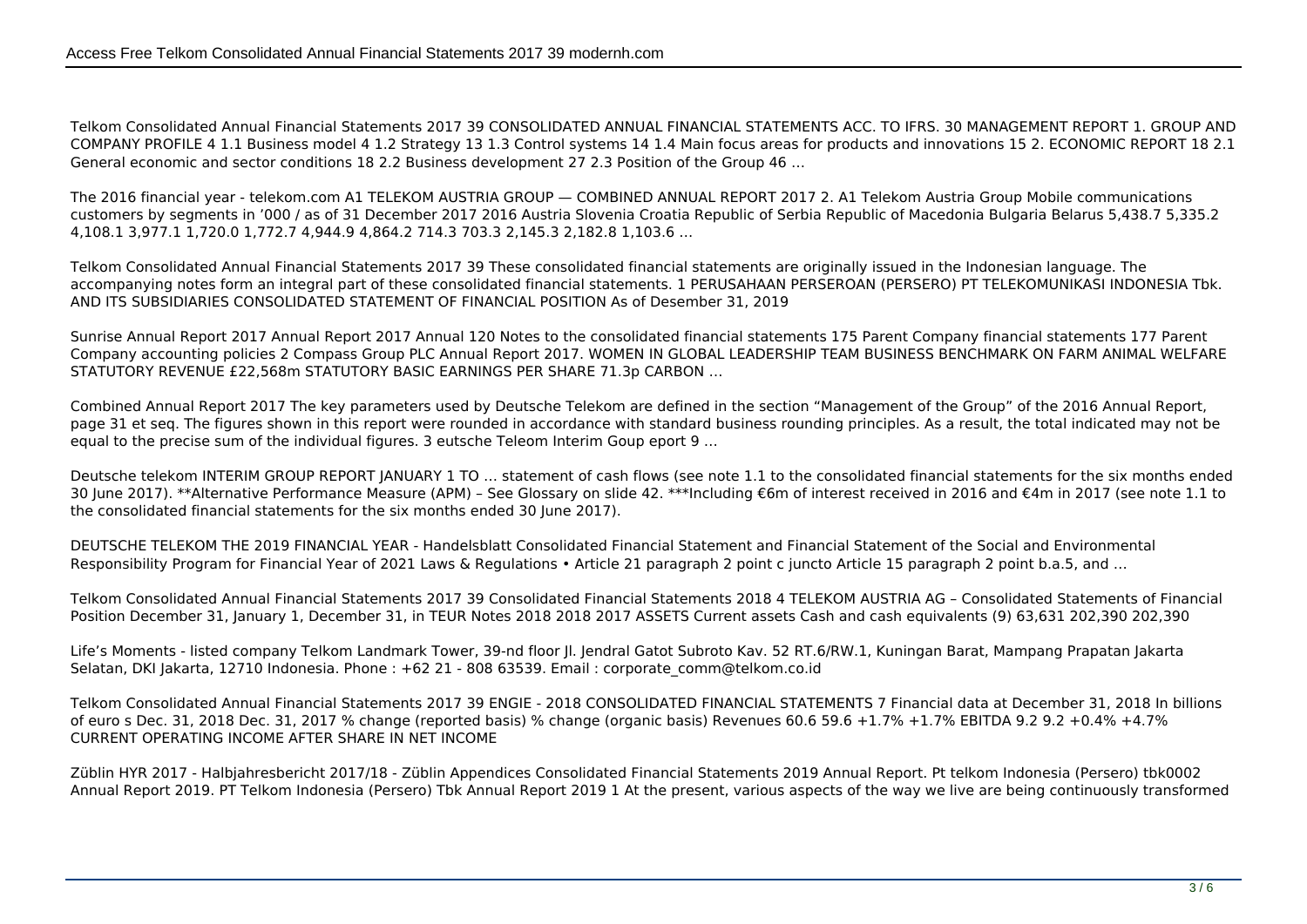towards digitalisation. In line with this transformation, the challenges and risks in this era of digital …

Business development - United Internet AG 31.12.2019 · Sprint has been included in Deutsche Telekom's consolidated financial statements as a fully consolidated subsidiary since April 1, 2020. This transaction affects the comparability of the figures for the current period with the prior-year figures. For further information on the transaction, please refer to the section "

Consolidated financial statements - telekom.com Financial Reports Interim Report January – March 2018 Full year Report Mar 28 Apr 23 Annual Report 2017. Financial statements – Group Page Consolidated income statement 27 Consolidated comprehensive income 28 Consolidated balance sheet 29 Consolidated cash flow statement 31 Change in consolidated equity 32 Financial statements – Parent company Page …

Deutsche telekom INTERIM GROUP REPORT JANUARY 1 TO Consolidated statement of comprehensive income. For the new items in relation to IFRS 9 to be recognized in accordance with IAS 1, Deutsche Telekom utilizes the option of not showing comparative figures for the prior-year period. The measurement category "availablefor-sale financial assets" as per IAS 39 was to be applied for the last time

VIENNA, 9 JUNE 2017 88 Consolidated Statements of Financial Position 90 Consolidated Statements of Cash Flow 91 Consolidated Statements of Changes in Equity 92 Notes to the Consolidated Financial Statements 142 Audit Report 147 Statutory Financial Statements 148 Income Statement 149 Balance Sheet 150 Notes to the Statutory Financial Statements 156 Appropriation of Available …

Annual Report 2017 - E.ON Notes to the consolidated semi-annual financial statements; EPRA Performance Measures; Property valuation report Jones Lang LaSalle; Contact; zueblin.ch ; Deutsch; English; Download-Center Search Contact Züblin Immobilien Holding AG. Klausstrasse 4 CH-8008 Zurich. Phone +41 44 206 29 39 Fax +41 44 206 29 38 info@zueblin.ch investor.relations@zueblin.ch. …

Statement of financial position - Deutsche Telekom Annual 150 Consolidated statement of changesinequity 152 Consolidated statement of cashflows 153 Notes to the consolidated financial statements 281 Members of the Supervisory Board of Deutsche Telekom AG in 2019 284 Members of the Board of Management of Deutsche Telekom AG in 2019 286 Glossary 289 Disclaimer 290 Financial calendar Deutsche Telekom

PERUSAHAAN PESEROAN (PERSERO) CONSOLIDATED FINANCIAL The annual financial statements were approved by the board of directors on 13 November 2018 and are signed on its behalf by: and note 28 and 39 to the consolidated financial statements for the related disclosures. Included in the Group's net assets at year end are financial liabilities amounting to R2.0 billion (Company: R1.2 billion) which arose on previous acquisitions and …

Annual Report - Bayer CONSOLIDATED ANNUAL FINANCIAL STATEMENTS ACC. TO IFRS. CONTENTS OF THE MANAGEMENT REPORT 1 Company and Group profile 4 1.1 Business model 4 Group structure 4 Business operations 7 Management 9 Main markets and competition 10 Main locations 11 1.2 Strategy 12 1.3 Control systems 13 1.4 Research and development 14 2 Economic report 18 …

IR release 3 May 2017 - Commerzbank CONSOLIDATED STATEMENT OF FINANCIALPOSITION millions of € Note Dec. 31, 2019 Dec. 31, 2018 ASSETS CURRENT ASSETS 24,689 21,870 Cash and cash equivalents 1 5,393 3,679 Trade receivables 2 10,846 9,988 Contract assets 3 1,876 1,765 Current recoverable incometaxes 31 481 492 Other financial assets 11 3,254 2,847 Inventories 4 1,568 1,790 Other assets 12 1,175 …

Results for the Full Year 2017 - cdn1.telekomaustria.com CONSOLIDATED FINANCIAL STATEMENTS AS OF DECEMBER 31, 2017 AND FOR THE YEAR THEN ENDED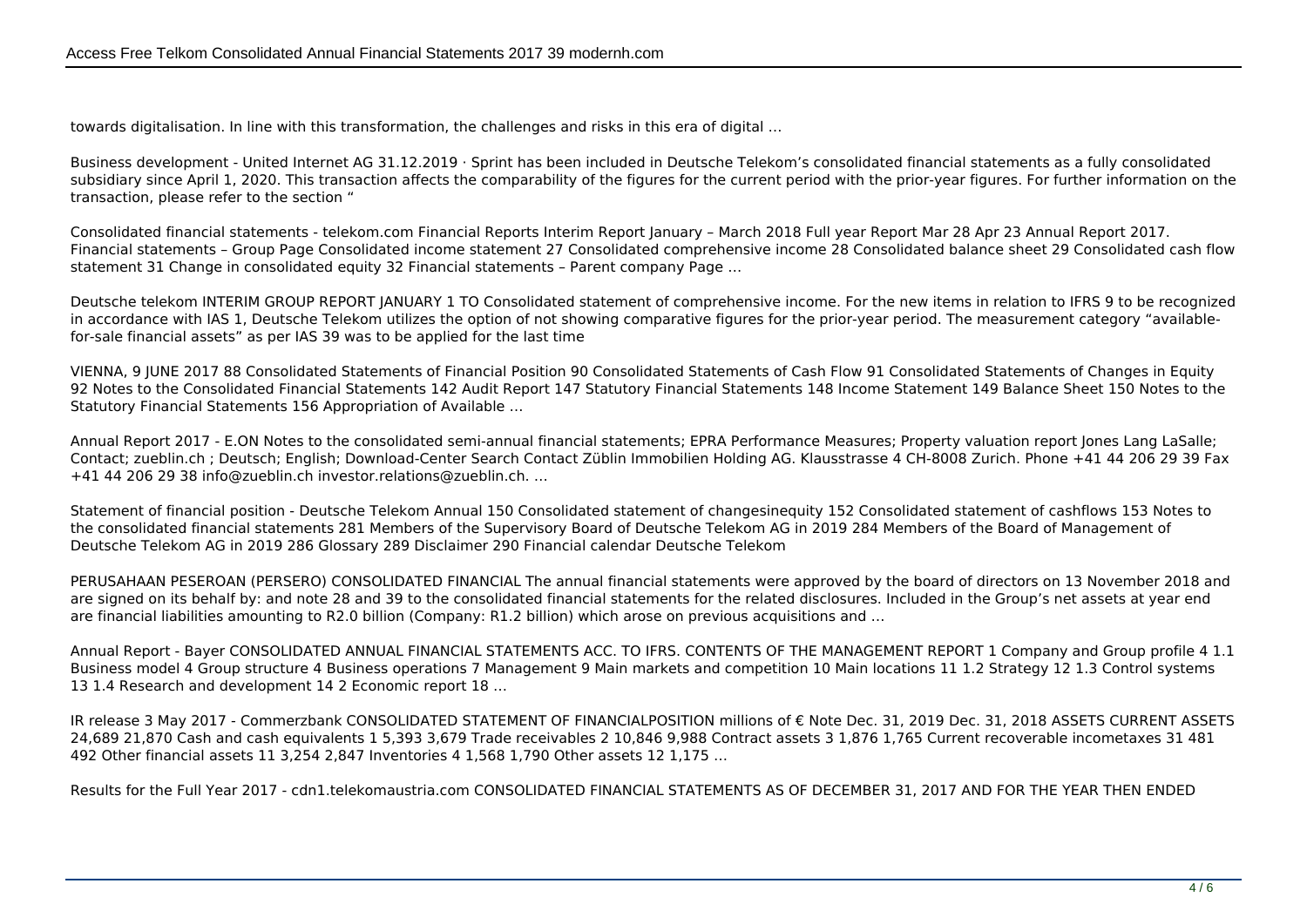WITH INDEPENDENT AUDITOR'S REPORT TABLE OF CONTENTS Page Independent Auditor's Report Consolidated Statements of Financial Position 1 Consolidated Statements of Profit or Loss and Other Comprehensive Income 2 Consolidated Statements of Changes in …

Telkom Consolidated Annual Financial Statements 2017 39 Statements 2017 39 Telkom Consolidated Annual Financial Statements 2017 39 If you ally dependence such a referred telkom consolidated annual financial statements 2017 39 book that will come up with the Page 1/9. Acces PDF Telkom Consolidated Annual Financial Statements 2017 39 money for you worth, get the unquestionably best seller from us currently from several …

Annual Financial Statements 2018 - United Internet International Finance B.V. with the guarantee of Deutsche Telekom AG. In March 2017, T-Mobile US placed highyield notes with a total volume of USD 1.5 billion in a public offering. The issuances form part of our general corporate financing and did not increase the level of our net debt. FINANCING RELATIONSHIP WITH T-MOBILE US In order to

Statement of comprehensive income - Deutsche Telekom AG These consolidated financial statements are originally issued in the Indonesian language. PERUSAHAAN PERSEROAN (PERSERO) PT TELEKOMUNIKASI INDONESIA Tbk. AND ITS SUBSIDIARIES CONSOLIDATED STATEMENTS OF CASH FLOW For the Three Months Period Ended March 31, 2020 and 2019 (unaudited) (Figures in tables are expressed in billions of …

ENGIE 2018 Management report and annual consolidated Download Ebook Telkom Consolidated Annual Financial Statements 2017 39 Telkom Consolidated Annual Financial Statements 2017 39 If you ally dependence such a referred telkom consolidated annual financial statements 2017 39 books that will provide you worth, acquire the unconditionally best seller from us currently from several preferred authors. If you …

Statement of comprehensive income - Deutsche Telekom AG Statements 2017 39 Telkom Consolidated Annual Financial Statements 2017 39 Yeah, reviewing a ebook telkom consolidated annual financial statements Page 1/40. Access Free Telkom Consolidated Annual Financial Statements 2017 39 2017 39 could add your near friends listings. This is just one of the solutions for you to be successful. As understood, ability does not …

Here for you - listed company c Subject to approval by the 2017 shareholders' meeting concerning the dividend payments for the 2016 financial year. For more detailed explanations, please refer to Note 29 "Dividend per share" in the notes to the consolidated financial statements, page 189. d Including treasury shares held by Deutsche Telekom AG. millions Change compared to

Heineken Holding Annual report 2017 Consolidated statement of comprehensive income. For the new items in relation to IFRS 9 to be recognized in accordance with IAS 1, Deutsche Telekom utilizes the option of not showing comparative figures for the prior-year period. The measurement category "available-for-sale financial assets" as per IAS 39 was to be applied for the last time

FINANCIAL DATA OVERVIEW - telkom.co.id Semi-Annual Report 2017/18. Letter to our Shareholders > Learn more. Facts & Figures > Learn more . Financial Report > Learn more. Portfolio The current Züblin real estate portfolio is concentrated on its traditional home market Switzerland. Good location, high build and structural quality characterize the portfolio and form the criteria on which Züblin will base its future …

Telkom 31.03.2018 · Telkom SA SOC Ltd | Consolidated Annual Financial Statements 2018 for the year ended 31 March 2018. Consolidated annual financial statements . Currently viewing: Statement of cash flow. Download Center Download-Center; Print Page. Compare to Last Year. Click to view sharing options. Next. Previous. Financials Statement of cash flow. for the year ended 31 …